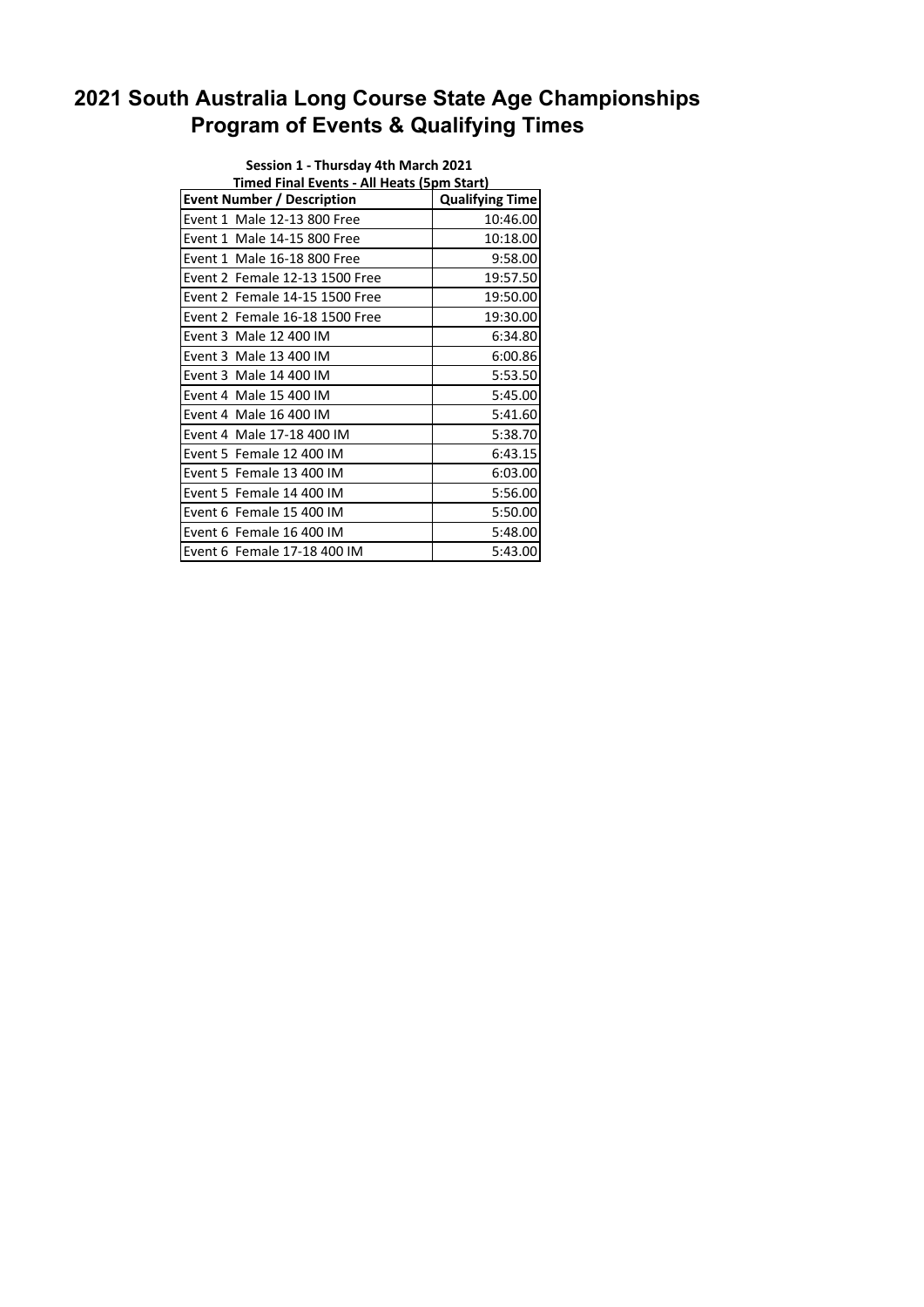## **Session 2 & 3 ‐ Friday 5th March 2021 Heats (9am Start) & Finals (5pm Start)**

| <u>cats (sain start) &amp; Finals (spin sta</u><br><b>Event Number / Description</b> | <b>Qualifying Time</b> |
|--------------------------------------------------------------------------------------|------------------------|
| Event 7 Female 12 200 Breast                                                         | 3:31.00                |
| Event 7 Female 13 200 Breast                                                         | 3:24.00                |
| Event 7 Female 14 200 Breast                                                         | 3:19.00                |
| Event 8 Female 15 200 Breast                                                         | 3:11.00                |
| Event 8 Female 16 200 Breast                                                         | 3:09.00                |
| Event 8 Female 17-18 200 Breast                                                      | 3:06.00                |
| Event 9 Male 12 200 Breast                                                           | 3:25.00                |
| Event 9 Male 13 200 Breast                                                           | 3:19.50                |
| Event 9 Male 14 200 Breast                                                           | 3:03.30                |
| Event 10 Male 15 200 Breast                                                          | 3:00.80                |
| Event 10 Male 16 200 Breast                                                          | 2:59.80                |
| Event 10 Male 17-18 200 Breast                                                       | 2:58.00                |
| Event 11 Female 10-11 50 Back                                                        | 47.75                  |
| Event 11 Female 12 50 Back                                                           | 43.25                  |
| Event 12 Female 13 50 Back                                                           | 39.25                  |
| Event 12 Female 14 50 Back                                                           | 37.75                  |
| Event 13 Female 15 50 Back                                                           | 36.75                  |
| Event 13 Female 16 50 Back                                                           | 36.25                  |
| Event 13 Female 17-18 50 Back                                                        | 35.60                  |
| Event 14 Male 10-11 50 Back                                                          | 47.25                  |
| Event 14 Male 12 50 Back                                                             | 42.03                  |
| Event 15 Male 13 50 Back                                                             | 39.00                  |
| Event 15 Male 14 50 Back                                                             | 37.05                  |
| Event 16 Male 15 50 Back                                                             | 35.75                  |
| Event 16 Male 16 50 Back                                                             | 34.05                  |
| Event 16 Male 17-18 50 Back                                                          | 32.90                  |
| Event 17 Female 10-11 100 Fly                                                        | 1:39.50                |
| Event 17 Female 12 100 Fly                                                           | 1:29.50                |
| Event 18 Female 13 100 Fly                                                           | 1:23.50                |
| Event 18 Female 14 100 Fly                                                           | 1:21.50                |
| Event 19 Female 15 100 Fly                                                           | 1:19.00                |
| Event 19 Female 16 100 Fly                                                           | 1:15.25                |
| Event 19 Female 17-18 100 Fly                                                        | 1:13.25                |
| Event 20 Male 10-11 100 Fly                                                          | 1:39.50                |
| Event 20 Male 12 100 Fly                                                             | 1:31.35                |
| Event 21 Male 13 100 Fly                                                             | 1:24.50                |
| Event 21 Male 14 100 Fly                                                             | 1:16.20                |
| Event 22 Male 15 100 Fly                                                             | 1:15.60                |
| Event 22 Male 16 100 Fly                                                             | 1:12.50                |
| Event 22 Male 17-18 100 Fly                                                          | 1:08.50                |
| Event 23 Female 11 200 Free                                                          | 2:57.00                |
| Event 23 Female 12 200 Free                                                          | 2:41.00                |
| Event 24 Female 13 200 Free                                                          | 2:35.60                |
| Female 14 200 Free<br>Event 24                                                       | 2:29.60                |
| Female 15 200 Free<br>Event 25                                                       | 2:25.20                |
| Event 25 Female 16 200 Free                                                          | 2:23.00                |
| Event 25 Female 17-18 200 Free                                                       | 2:20.00                |
| Event 26 Male 11 200 Free                                                            | 3:07.14                |
| Event 26 Male 12 200 Free                                                            | 2:49.05                |
| Event 27 Male 13 200 Free                                                            | 2:36.40                |
| Event 27 Male 14 200 Free                                                            | 2:24.00                |
| Event 28 Male 15 200 Free                                                            | 2:19.00                |
| Event 28 Male 16 200 Free                                                            | 2:15.50                |
| Event 28 Male 17-18 200 Free                                                         | 2:13.00                |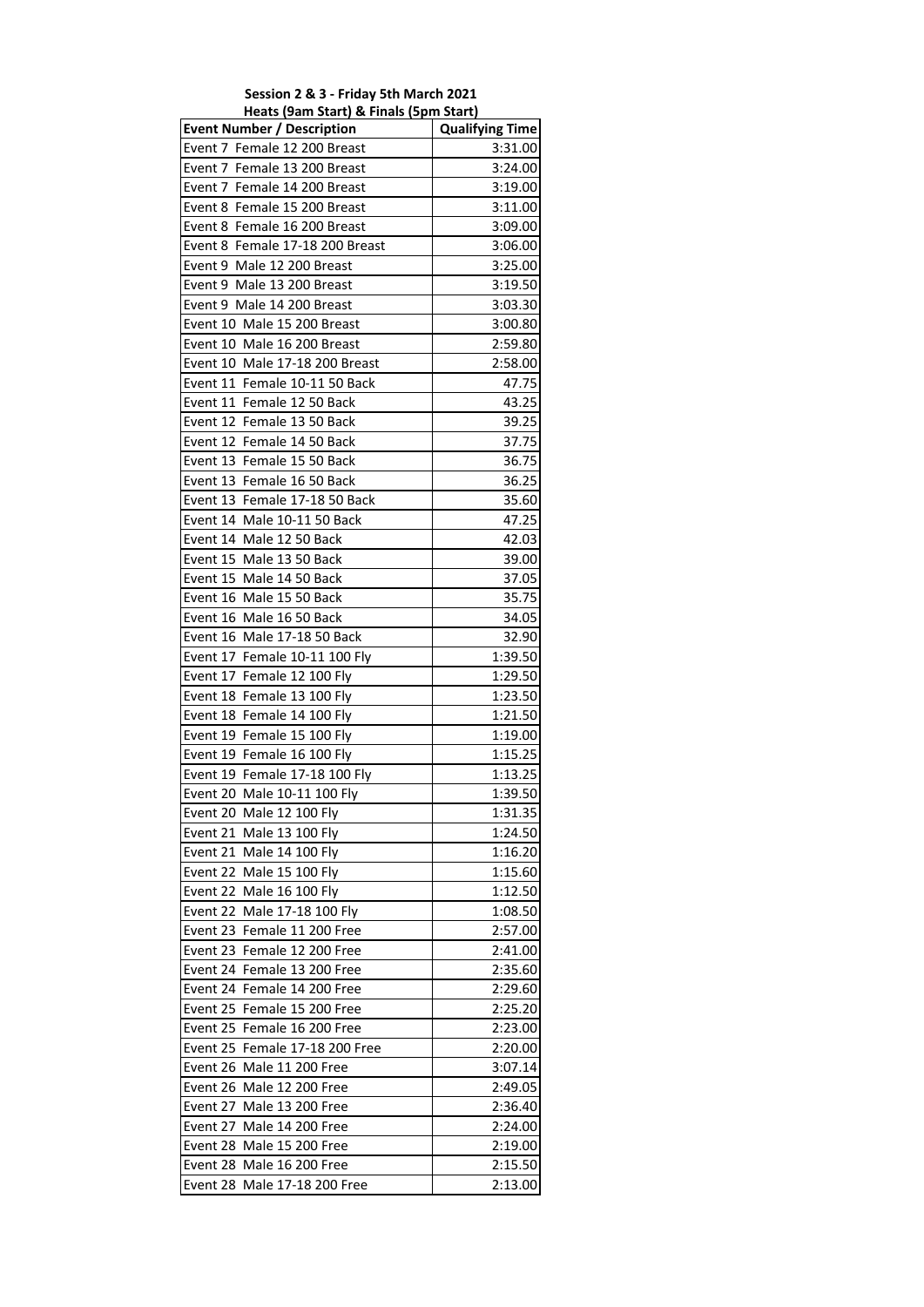| .<br>יייקטן טושויי יש<br><b>Event Number / Description</b> | <b>Qualifying Time</b> |                   |
|------------------------------------------------------------|------------------------|-------------------|
| Event 29 Female 10-11 50 Fly                               | 45.75                  |                   |
| Event 29 Female 12 50 Fly                                  | 39.40                  |                   |
| Event 30 Female 13 50 Fly                                  | 35.40                  |                   |
| Event 30 Female 14 50 Fly                                  | 35.15                  |                   |
| Event 31 Female 15 50 Fly                                  | 34.55                  |                   |
| Event 31 Female 16 50 Fly                                  | 33.75                  |                   |
| Event 31 Female 17-18 50 Fly                               | 32.55                  |                   |
| Event 32 Male 10-11 50 Fly                                 | 45.25                  |                   |
| Event 32 Male 12 50 Fly                                    | 38.75                  |                   |
| Event 33 Male 13 50 Fly                                    | 35.75                  |                   |
| Event 33 Male 14 50 Fly                                    | 33.65                  |                   |
| Event 34 Male 15 50 Fly                                    | 32.10                  |                   |
| Event 34 Male 16 50 Fly                                    | 31.00                  |                   |
| Event 34 Male 17-18 50 Fly                                 | 30.40                  |                   |
| Event 35 Female 12 400 Free                                | 5:30.17                |                   |
| Event 35 Female 13 400 Free                                | 5:19.50                |                   |
| Event 35 Female 14 400 Free                                | 5:14.00                |                   |
| Event 36 Female 15 400 Free                                | 5:14.00                | * Note: 400free - |
| Event 36 Female 16 400 Free                                | 5:12.50                | Slow Heats swum   |
| Event 36 Female 17-18 400 Free                             | 5:08.00                | in AM. Fastest    |
| Event 37 Male 12 400 Free                                  | 5:46.00                | Heat Swum in      |
| Event 37 Male 13 400 Free                                  | 5:11.40                | PM.               |
| Event 37 Male 14 400 Free                                  | 5:07.00                |                   |
| Event 38 Male 15 400 Free                                  | 4:54.80                |                   |
| Event 38 Male 16 400 Free                                  | 4:47.30                |                   |
| Event 38 Male 17-18 400 Free                               | 4:45.00                |                   |
| Event 39 Female 10-11 100 Breast                           | 1:51.50                |                   |
| Event 39 Female 12 100 Breast                              | 1:44.50                |                   |
| Event 40 Female 13 100 Breast                              | 1:40.50                |                   |
| Event 40 Female 14 100 Breast                              | 1:34.80                |                   |
| Event 41 Female 15 100 Breast                              | 1:34.10                |                   |
| Event 41 Female 16 100 Breast                              | 1:29.00                |                   |
| Event 41 Female 17-18 100 Breast                           | 1:26.00                |                   |
| Event 42 Male 10-11 100 Breast                             | 1:51.50                |                   |
| Event 42 Male 12 100 Breast                                | 1:46.19                |                   |
| Event 43 Male 13 100 Breast                                | 1:36.25                |                   |
| Event 43 Male 14 100 Breast                                | 1:30.80                |                   |
| Event 44 Male 15 100 Breast                                | 1:28.25                |                   |
| Event 44 Male 16 100 Breast                                | 1:24.40                |                   |
| Event 44 Male 17-18 100 Breast                             | 1:22.50                |                   |

**Session 4 & 5 ‐ Saturday 6th March 2021 Heats (9am Start) & Finals (5pm Start)**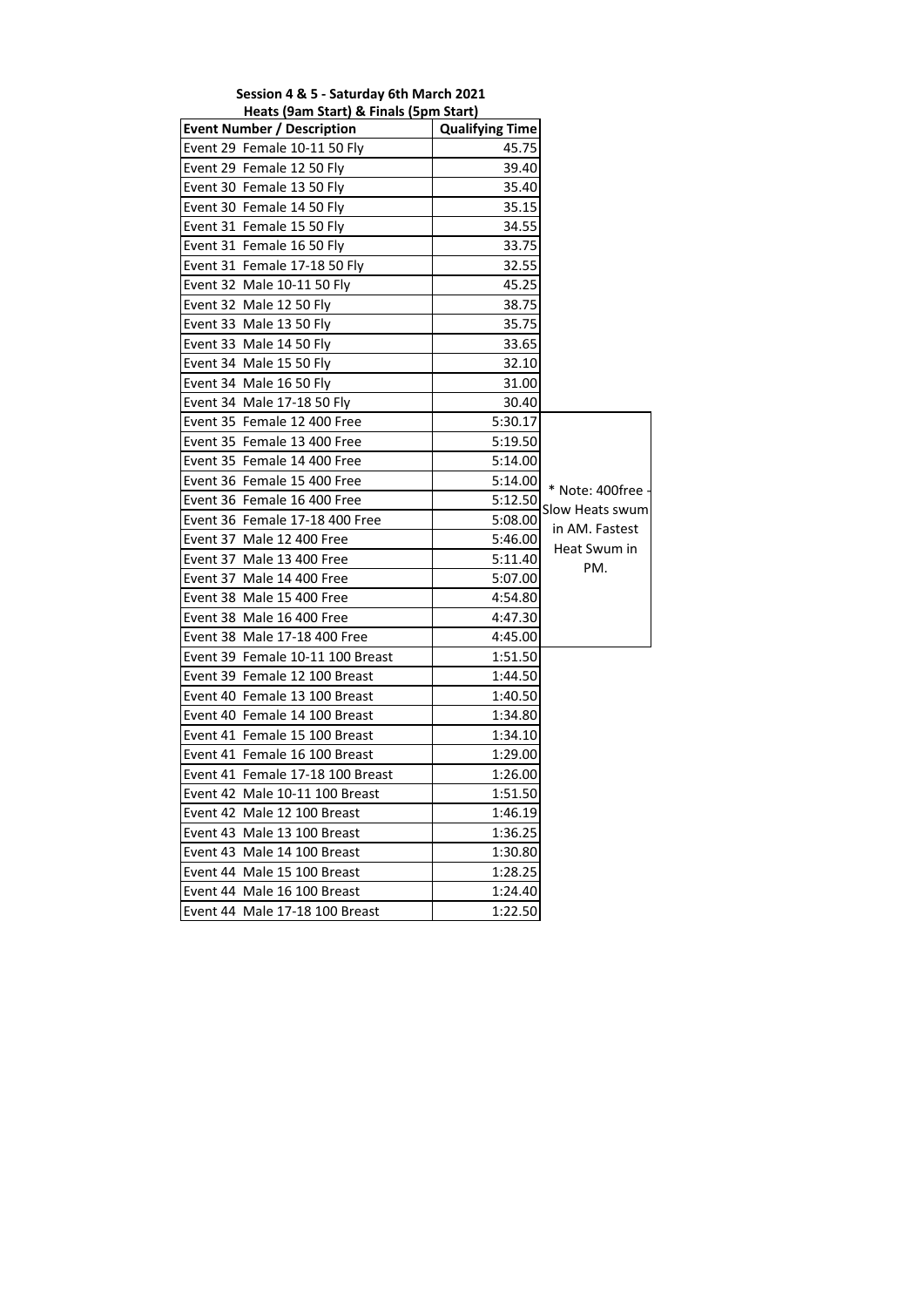| Session 6 & 7 - Sunday 7th March 2021  |
|----------------------------------------|
| Heats (9am Start) & Finals (5pm Start) |

| <b>Event Number / Description</b> | <b>Qualifying Time</b> |
|-----------------------------------|------------------------|
| Event 45 Male 12 200 Back         | 3:10.00                |
| Event 45 Male 13 200 Back         | 3:00.00                |
| Event 45 Male 14 200 Back         | 2:52.00                |
| Event 46 Male 15 200 Back         | 2:42.25                |
| Event 46 Male 16 200 Back         | 2:38.00                |
| Event 46 Male 17-18 200 Back      | 2:37.00                |
| Event 47 Female 12 200 Back       | 3:03.00                |
| Event 47 Female 13 200 Back       | 3:00.40                |
| Event 47 Female 14 200 Back       | 2:54.00                |
| Event 48 Female 15 200 Back       | 2:49.00                |
| Event 48 Female 16 200 Back       | 2:45.50                |
| Event 48 Female 17-18 200 Back    | 2:40.50                |
| Event 49 Male 10-11 100 Free      | 1:24.00                |
| Event 49 Male 12 100 Free         | 1:16.50                |
| Event 50 Male 13 100 Free         | 1:10.00                |
| Event 50 Male 14 100 Free         | 1:06.40                |
| Event 51 Male 15 100 Free         | 1:04.15                |
| Event 51 Male 16 100 Free         | 1:02.35                |
| Event 51 Male 17-18 100 Free      | 1:00.01                |
| Event 52 Female 10-11 100 Free    | 1:24.50                |
| Event 52 Female 12 100 Free       | 1:17.50                |
| Event 53 Female 13 100 Free       | 1:10.50                |
| Event 53 Female 14 100 Free       | 1:07.60                |
| Event 54 Female 15 100 Free       | 1:06.85                |
| Event 54 Female 16 100 Free       | 1:05.50                |
| Event 54 Female 17-18 100 Free    | 1:04.50                |
| Event 55 Male 12 200 Fly          | 3:17.90                |
| Event 55 Male 13 200 Fly          | 3:12.10                |
| Event 55 Male 14 200 Fly          | 2:58.00                |
| Event 56 Male 15 200 Fly          | 2:52.00                |
| Event 56 Male 16 200 Fly          | 2:48.60                |
| Event 56 Male 17-18 200 Fly       | 2:41.00                |
| Event 57 Female 12 200 Fly        | 3:21.00                |
| Event 57 Female 13 200 Fly        | 3:08.00                |
| Event 57 Female 14 200 Fly        | 2:58.00                |
| Event 58 Female 15 200 Fly        | 2:55.00                |
| Event 58 Female 16 200 Fly        | 2:52.00                |
| Event 58 Female 17-18 200 Fly     | 2:50.00                |
| Event 59 Male 10-11 50 Breast     | 52.25                  |
| Event 59 Male 12 50 Breast        | 47.90                  |
| Event 60 Male 13 50 Breast        | 44.30                  |
| Event 60 Male 14 50 Breast        | 42.60                  |
| Event 61 Male 15 50 Breast        | 40.75                  |
| Event 61 Male 16 50 Breast        | 38.75                  |
| Event 61 Male 17-18 50 Breast     | 37.55                  |
| Event 62 Female 10-11 50 Breast   | 52.75                  |
| Event 62 Female 12 50 Breast      | 48.75                  |
| Event 63 Female 13 50 Breast      | 45.75                  |
| Event 63 Female 14 50 Breast      | 43.92                  |
| Event 64 Female 15 50 Breast      | 43.45                  |
| Event 64 Female 16 50 Breast      | 41.30                  |
| Event 64 Female 17-18 50 Breast   | 40.21                  |